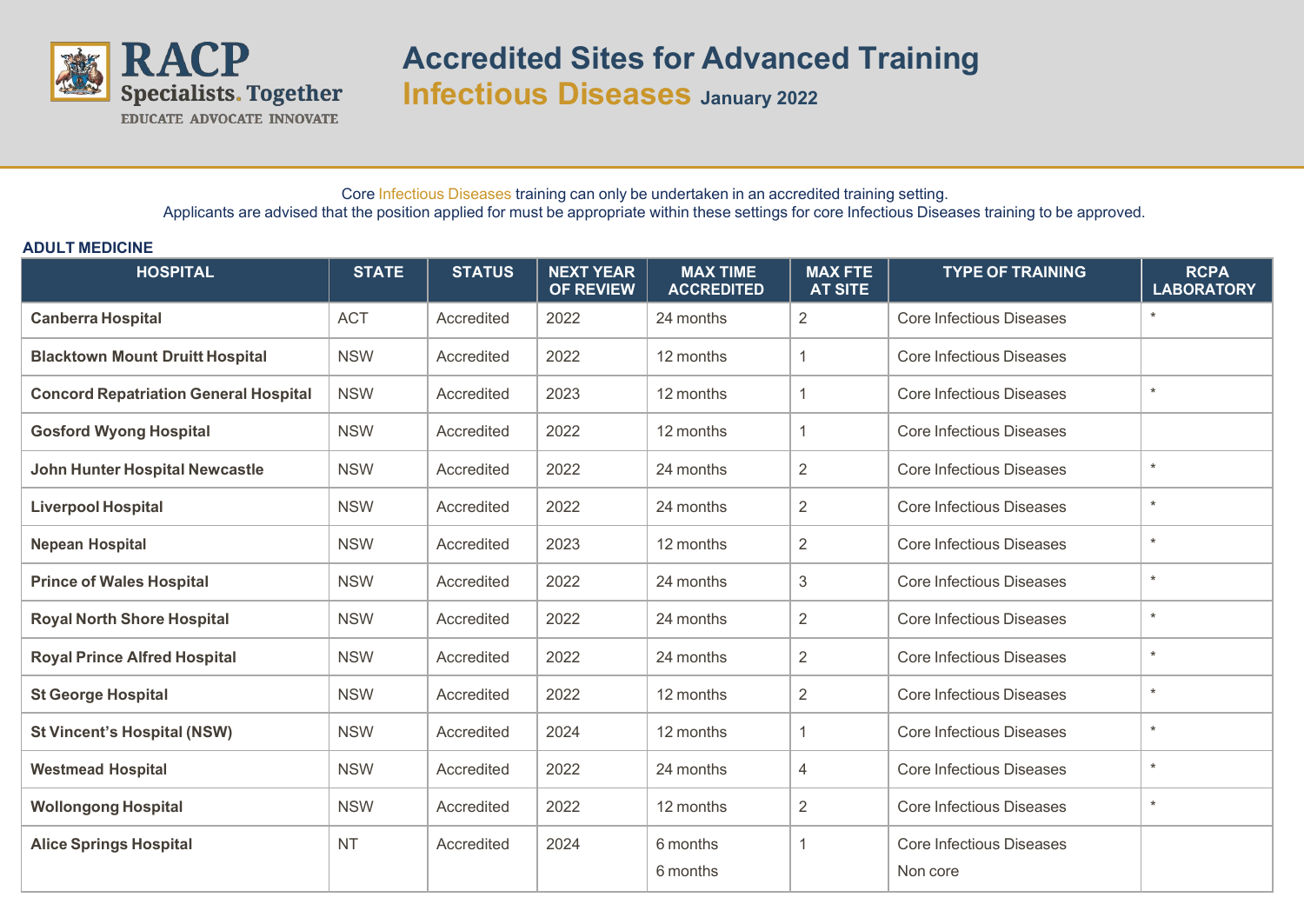| <b>HOSPITAL</b>                                                             | <b>STATE</b> | <b>STATUS</b> | <b>NEXT YEAR</b><br><b>OF REVIEW</b> | <b>MAX TIME</b><br><b>ACCREDITED</b> | <b>MAX FTE</b><br><b>AT SITE</b> | <b>TYPE OF TRAINING</b>                     | <b>RCPA</b><br><b>LABORATORY</b> |
|-----------------------------------------------------------------------------|--------------|---------------|--------------------------------------|--------------------------------------|----------------------------------|---------------------------------------------|----------------------------------|
| <b>Royal Darwin Hospital (Adult Medicine)</b>                               | <b>NT</b>    | Accredited    | 2022                                 | 12 months                            | $\mathfrak{B}$                   | <b>Core Infectious Diseases</b>             | $\star$                          |
| <b>Cairns Hospital</b>                                                      | <b>QLD</b>   | Accredited    | 2022                                 | 12 months                            | $\overline{1}$                   | <b>Core Infectious Diseases</b>             |                                  |
| <b>Gold Coast University Hospital</b>                                       | <b>QLD</b>   | Accredited    | 2024                                 | 12 months                            | $\overline{1}$                   | <b>Core Infectious Diseases</b>             | $\ast$                           |
| <b>Mater Hospital Brisbane</b>                                              | <b>QLD</b>   | Accredited    | 2022                                 | 12 months                            | $\mathbf{1}$                     | <b>Core Infectious Diseases</b>             | $\star$                          |
| <b>Prince Charles Hospital</b>                                              | <b>QLD</b>   | Accredited    | 2024                                 | 12 months                            | $\overline{1}$                   | <b>Core Infectious Diseases</b>             |                                  |
| <b>Princess Alexandra Hospital</b>                                          | QLD          | Accredited    | 2022                                 | 24 months                            | $\mathfrak{Z}$                   | <b>Core Infectious Diseases</b>             |                                  |
| Royal Brisbane & Women's Hospital                                           | <b>QLD</b>   | Accredited    | 2022                                 | 24 months                            | $\sqrt{3}$                       | <b>Core Infectious Diseases</b>             | $\star$                          |
| <b>Sunshine Coast University Hospital</b>                                   | <b>QLD</b>   | Accredited    | 2024                                 | 12 months                            | $\mathbf{1}$                     | <b>Core Infectious Diseases</b>             | $\star$                          |
| <b>Townsville Hospital</b>                                                  | <b>QLD</b>   | Accredited    | 2024                                 | 12 months                            | $\overline{1}$                   | <b>Core Infectious Diseases</b>             | $\star$                          |
| <b>Flinders Medical Centre</b>                                              | <b>SA</b>    | Accredited    | 2022                                 | 18 months                            | 1.5                              | Core Infectious Diseases                    |                                  |
| <b>Queen Elizabeth Hospital</b>                                             | <b>SA</b>    | Accredited    | 2024                                 | 12 months                            | $\overline{1}$                   | <b>Core Infectious Diseases</b>             |                                  |
| <b>Royal Adelaide Hospital</b>                                              | <b>SA</b>    | Accredited    | 2022                                 | 24 months                            | $\overline{2}$                   | <b>Core Infectious Diseases</b>             | $\star$                          |
| <b>Women's and Children's Hospital,</b><br><b>Adelaide (Adult Medicine)</b> | <b>SA</b>    | Accredited    | 2022                                 | 6 months<br>6 months                 | $\overline{1}$                   | <b>Core Infectious Diseases</b><br>Non core |                                  |
| <b>Launceston General Hospital</b>                                          | <b>TAS</b>   | Provisional   | 2022                                 | 12 months                            | $\mathbf{1}$                     | <b>Core Infectious Diseases</b>             |                                  |
| <b>Royal Hobart Hospital</b>                                                | <b>TAS</b>   | Accredited    | 2022                                 | 24 months                            | 1.5                              | <b>Core Infectious Diseases</b>             | $\star$                          |
| <b>Albury Wodonga Health</b>                                                | VIC/NSW      | Provisional   | 2022                                 | 6 months each<br>(for 2 trainees)    | $\overline{1}$                   | <b>Core Infectious Diseases</b>             |                                  |
| <b>Alfred Hospital</b>                                                      | <b>VIC</b>   | Accredited    | 2022                                 | 24 months                            | $\overline{4}$                   | <b>Core Infectious Diseases</b>             | $\star$                          |
| <b>Alfred Hospital /Medicine Sans</b><br><b>Frontieres</b>                  | VIC/Other    | Accredited    | 2022                                 | 6 months                             | $\overline{1}$                   | Non core                                    |                                  |
| <b>Austin Health</b>                                                        | <b>VIC</b>   | Accredited    | 2022                                 | 24 months                            | $\overline{2}$                   | <b>Core Infectious Diseases</b>             | $\ast$                           |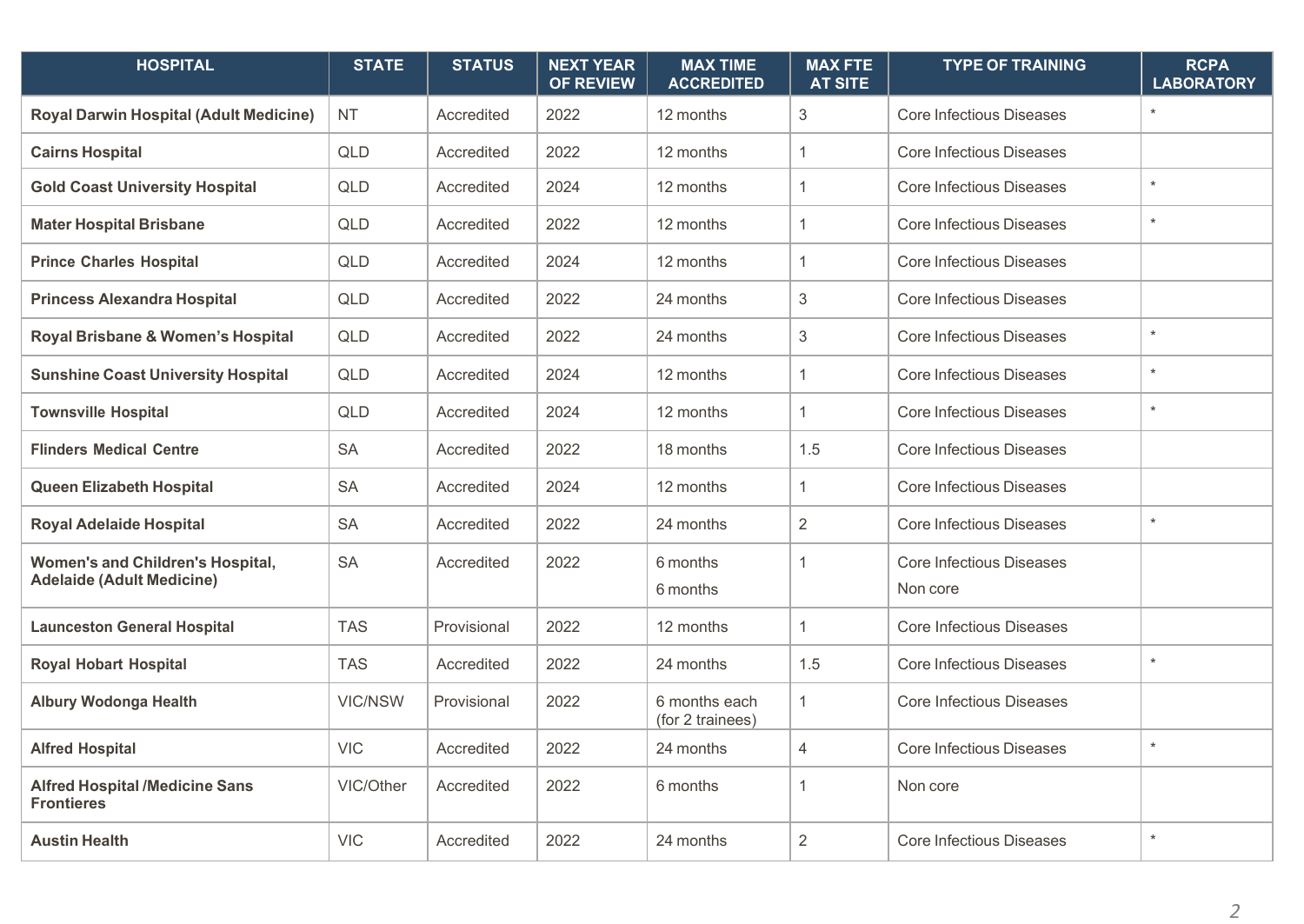| <b>HOSPITAL</b>                                                                                                       | <b>STATE</b> | <b>STATUS</b> | <b>NEXT YEAR</b><br><b>OF REVIEW</b> | <b>MAX TIME</b><br><b>ACCREDITED</b> | <b>MAX FTE AT</b><br><b>SITE</b> | <b>TYPE OF TRAINING</b>         | <b>RCPA</b><br><b>LABORATORY</b> |
|-----------------------------------------------------------------------------------------------------------------------|--------------|---------------|--------------------------------------|--------------------------------------|----------------------------------|---------------------------------|----------------------------------|
| <b>Austin Health/ Department of Health</b><br>Victoria (this is a joint Public Health Physician<br>training position) | <b>VIC</b>   | Accredited    | 2022                                 | 12 months                            |                                  | <b>Core Infectious Diseases</b> |                                  |
| Eastern Health (Box Hill Hospital)                                                                                    | <b>VIC</b>   | Accredited    | 2024                                 | 12 months                            |                                  | Core Infectious Diseases        |                                  |
| <b>Monash Health</b>                                                                                                  | <b>VIC</b>   | Accredited    | 2022                                 | 24 months                            | 4                                | <b>Core Infectious Diseases</b> | $\star$                          |
| <i>*Casey Hospital</i>                                                                                                | <b>VIC</b>   | Provisional   | 2022                                 | 6 months each<br>(for 2 trainees)    |                                  | Core Infectious Diseases        |                                  |
| <b>Northern Hospital</b>                                                                                              | <b>VIC</b>   | Accredited    | 2022                                 | 12 months                            |                                  | <b>Core Infectious Diseases</b> |                                  |
| <b>Peter MacCallum Centre</b>                                                                                         | <b>VIC</b>   | Accredited    | 2024                                 | 12 months                            |                                  | <b>Core Infectious Diseases</b> |                                  |
| <b>Royal Melbourne Hospital</b>                                                                                       | <b>VIC</b>   | Accredited    | 2022                                 | 24 months                            | 3                                | <b>Core Infectious Diseases</b> | $\star$                          |
| <b>St Vincent's Hospital (VIC)</b>                                                                                    | <b>VIC</b>   | Accredited    | 2024                                 | 24 months                            |                                  | <b>Core Infectious Diseases</b> | $\star$                          |
| <b>University Hospital Geelong</b>                                                                                    | <b>VIC</b>   | Accredited    | 2022                                 | 12 months                            | 2                                | <b>Core Infectious Diseases</b> | * (offsite)                      |
| <b>Western Health</b>                                                                                                 | <b>VIC</b>   | Accredited    | 2022                                 | 12 months                            |                                  | <b>Core Infectious Diseases</b> | $\star$                          |
| <b>Fiona Stanley Hospital</b>                                                                                         | <b>WA</b>    | Accredited    | 2022                                 | 12 months                            | $\overline{2}$                   | <b>Core Infectious Diseases</b> | $\star$                          |
| <b>Royal Perth Hospital</b>                                                                                           | <b>WA</b>    | Accredited    | 2022                                 | 12 months                            |                                  | <b>Core Infectious Diseases</b> | $\star$                          |
| <b>Sir Charles Gairdner Hospital</b>                                                                                  | <b>WA</b>    | Accredited    | 2024                                 | 24 months                            |                                  | <b>Core Infectious Diseases</b> | $\star$                          |